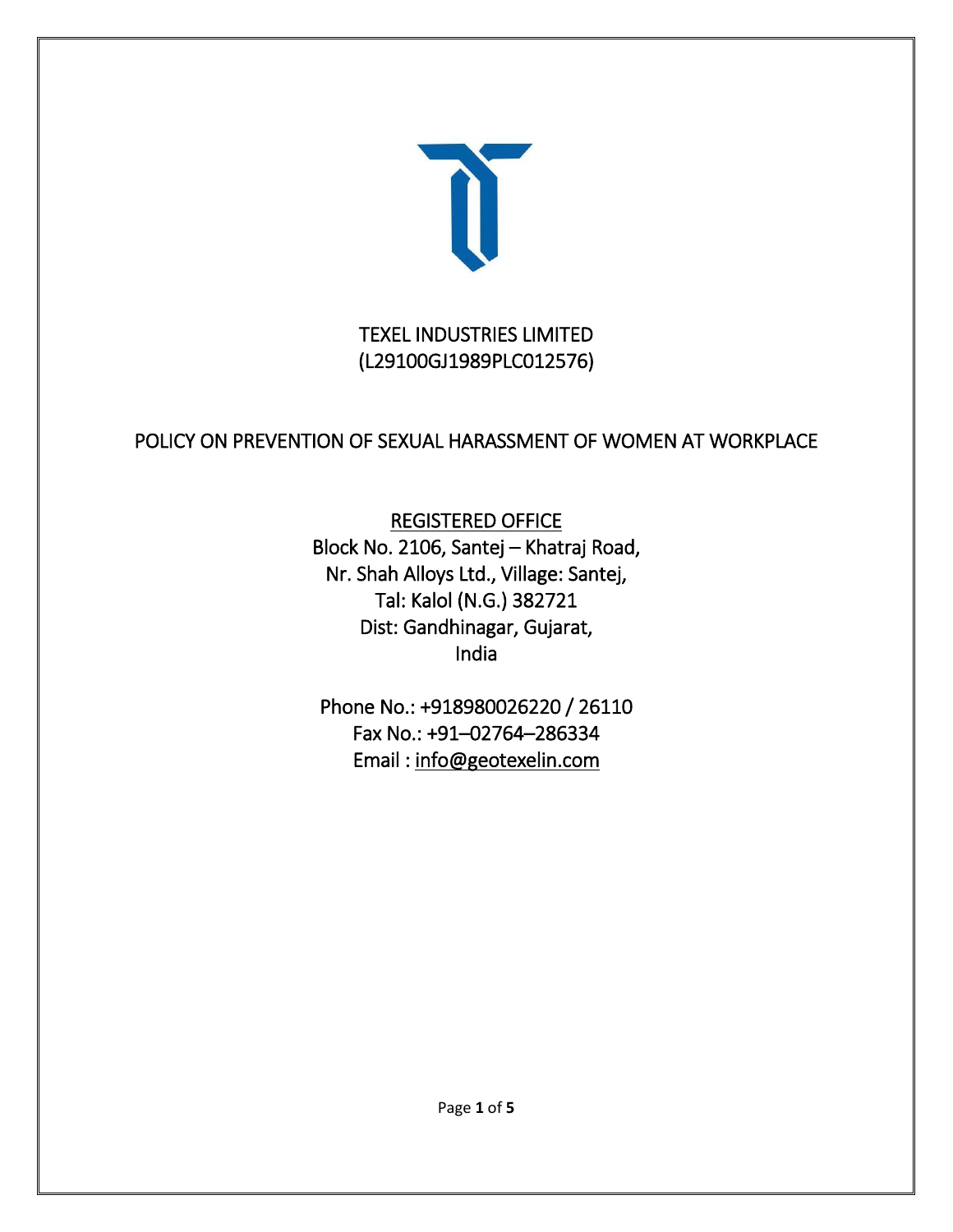# **POLICY ON PREVENTION OF SEXUAL HARASSMENT OF WOMEN AT WORKPLACE**

## **1.0 OBJECTIVE**

1.1 The TEXEL INDUSTRIES LTD., (TIL), is an equal employment opportunity company and is committed to creating a healthy working environment that enables women employees to work without fear of prejudice, gender bias and sexual harassment. The Company also believes that all employees of the Company, have the right to be treated with dignity. Sexual harassment at the work place or other than work place if involving employees is a grave offence and is therefore punishable.

1.2 The Supreme Court has also directed companies to lay down guidelines and a forum for redressed of grievances related to sexual harassment.

#### **2.0 SCOPE AND DEFINITIONS**

2.1 The Policy on Prevention of Sexual Harassment of Women at Workplace ("This Policy") extends to all employees of the Company and is deemed to be incorporated in the service conditions of all employees and is effective from 06.11.2014.

2.2 "The Act" means "The Sexual Harassment of Women at Workplace (Prevention, Prohibition and Redressal) Act, 2013" and any amendment thereto.

2.3 "Internal Complaints Committee" means a Committee by that name, constituted by the Board of Directors of TIL as per the provisions of the Act.

2.4 Sexual harassment would mean and include any of the following:

i) Unwelcome sexual advances, requests or demand for sexual favors, either explicitly or implicitly, in return for employment, promotion, examination or evaluation of a person towards any company activity;

ii) Unwelcome sexual advances involving verbal, non-verbal, or physical conduct such as sexually letters, phone calls, e-mail, showing of pornography, physical contact or molestation, stalking, verbal or non-verbal communication which offends the individuals sensibilities and affect her performance;

iii) Eve teasing, innuendos and taunts, physical confinement against one's will and likely to intrude upon one's privacy;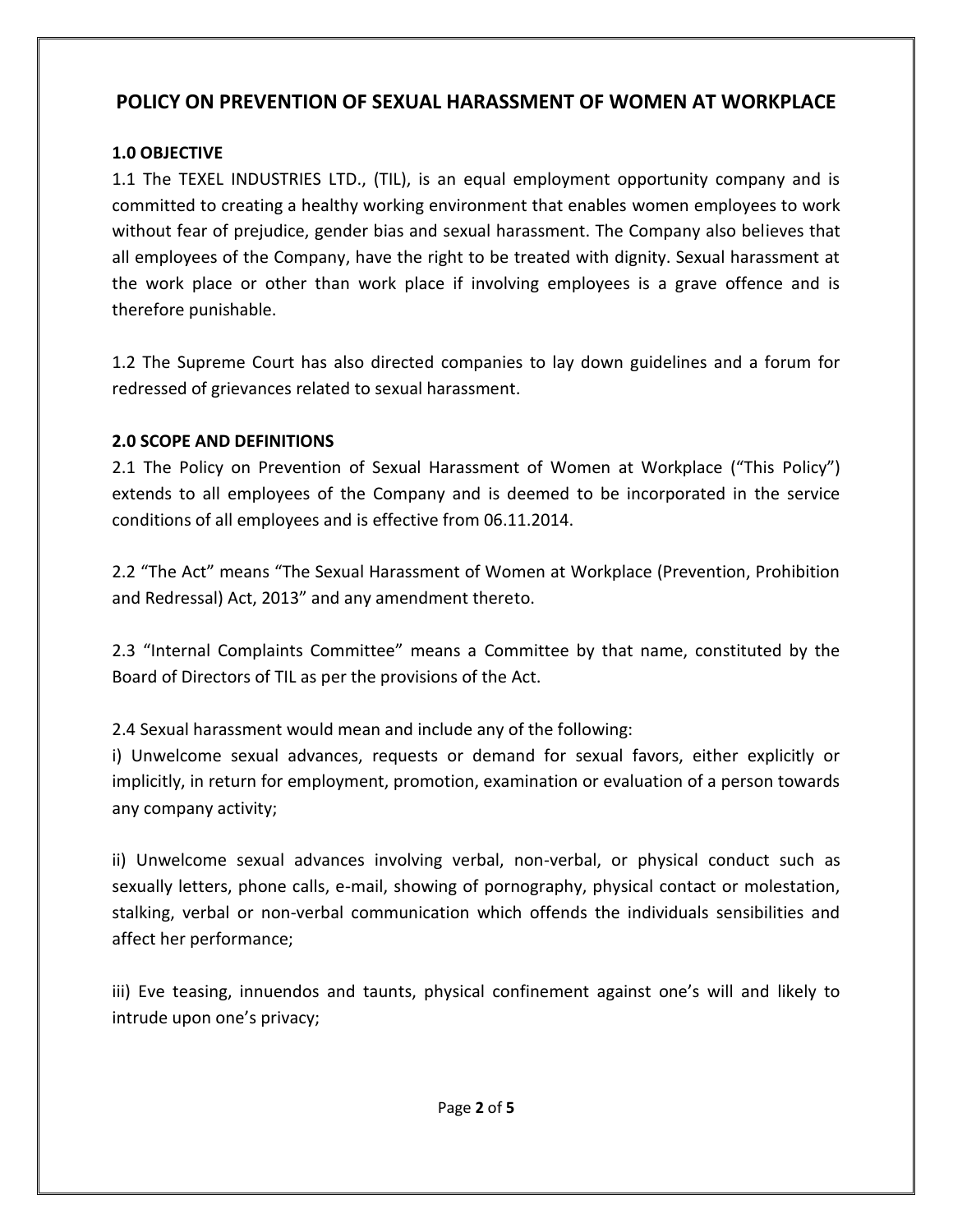iv) Act or conduct by a person in authority which creates the environment at workplace hostile or intimidating to a person belonging to the other sex;

v) Conduct of such an act at work place or outside in relation to an Employee of TIL, or vice versa during the course of employment;

2.5 "Employee" means female employees on the rolls of the Company including those on deputation, contract, temporary, part time or working as consultants.

### **3.0 INTERNAL COMPLAINTS COMMITTEE**

3.1 A Committee has been constituted/ reconstituted by the Board of Directors of the Company from time to time under Section 4 of the Sexual Harassment of Women at Workplace (Prevention, Prohibition and Redressal) Act, 2013, to consider and redress complaints of Sexual Harassment.

| Sr. No.        | <b>Names of the Member</b> | Category                       | <b>Designation</b>       |
|----------------|----------------------------|--------------------------------|--------------------------|
| 1.             | Ms. Shweta Sultania        | Company Secretary & Compliance | <b>Presiding Officer</b> |
|                |                            | Officer                        |                          |
|                | Mr. Hitesh Panchal         | Deputy Manager - HR & Admin    | Member                   |
| $\overline{3}$ | Mr. Vikram Patel           | <b>Chief Financial Officer</b> | Member                   |
| $\mathbf{4}$   | Ms. Mauna Bhatt            | Member of Non-Governmental     | Member                   |
|                |                            | Organization (NGO)             |                          |

The Presiding Officer and Members of the Committee are as follows:

3.2 A quorum of 3 members is required to be present for the proceedings to take place. The quorum shall include the Presiding Officer and at least two members.

#### **4.0 REDRESSAL PROCESS**

4.1 Any employee who feels and is being sexually harassed directly or indirectly may submit a complaint of the alleged incident to any member of the Committee in writing with her signature within 10 days of occurrence of incident.

4.2 The Committee will maintain a register to endorse the complaint received by it and keep the contents confidential, if it is so desired, except to use the same for discreet investigation.

4.3 The Committee will hold a meeting with the Complainant within five days of the receipt of the complaint, but not later than a week in any case.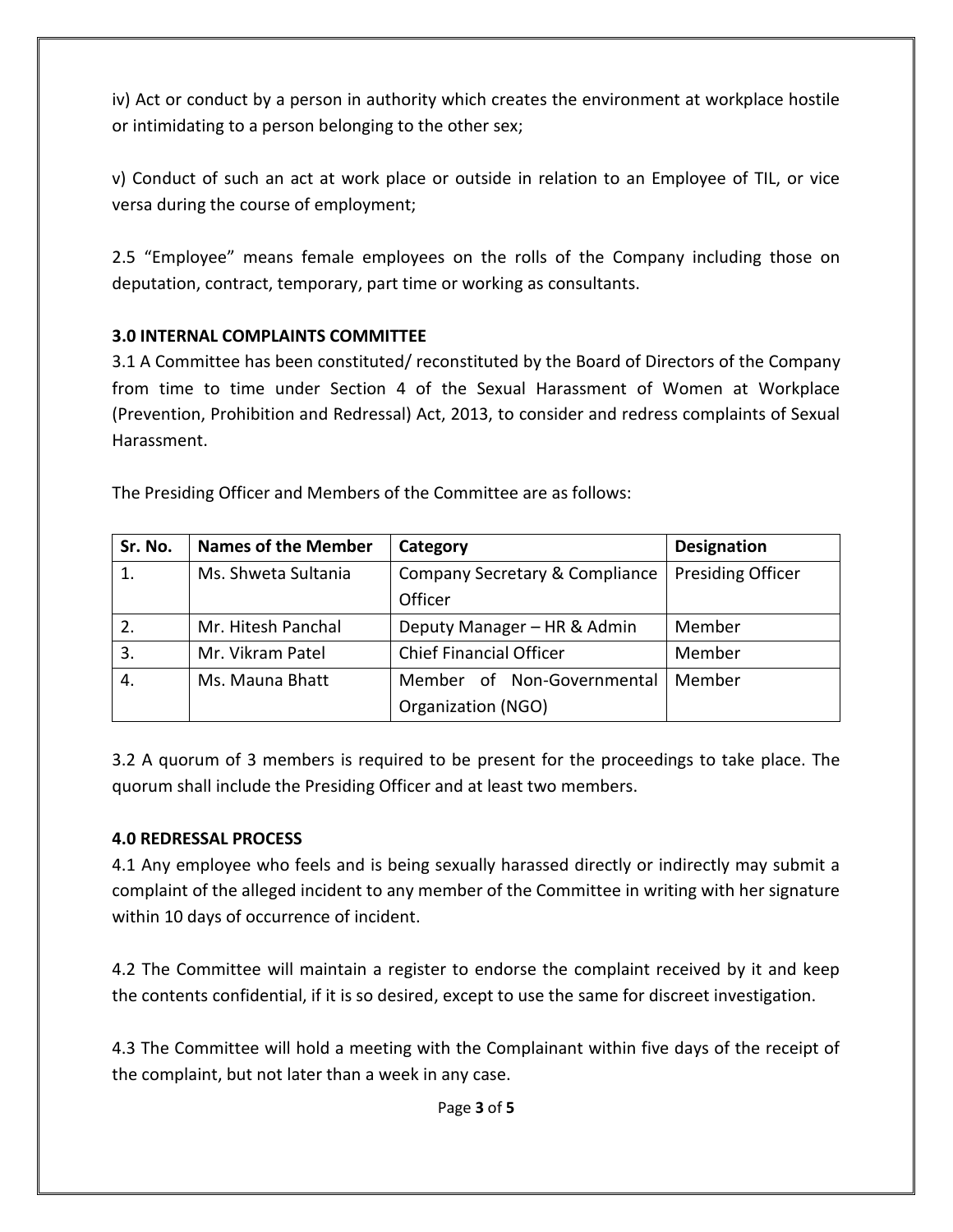4.4 At the first meeting, the Committee members shall hear the Complainant and record her allegations. The Complainant can also submit any corroborative material with a documentary proof, oral or written material, etc., to substantiate her complaint. If the Complainant does not wish to depose personally due to embarrassment of narration of event, a lady officer shall meet and record the statement.

4.5 Thereafter, the person against whom complaint is made may be called for a deposition before the Committee and an opportunity will be given to him to give an explanation, where after, an "Enquiry" shall be conducted and concluded.

4.6 In the event, the complaint does not fall under the purview of Sexual Harassment or the complaint does not mean an offence of Sexual Harassment, the same would be dropped after recording the reasons thereof.

4.7 In case the complaint is found to be false, the Complainant shall, if deemed fit, be liable for appropriate disciplinary action by the Management.

#### **5.0 ENQUIRY PROCESS**

5.1 The Committee shall immediately proceed with the Enquiry and communicate the same to the Complainant and person against whom complaint is made.

5.2 The Committee shall prepare and hand over the Statement of Allegation to the person against whom complaint is made and give him an opportunity to submit a written explanation if he so desires within 7 days of receipt of the same.

5.3 The Complainant shall be provided with a copy of the written explanation submitted by the person against whom complaint is made.

5.4 If the Complainant or the person against whom complaint is made desires any witnesses to be called, they shall communicate in writing to the Committee the names of witnesses whom they propose to call.

5.5 If the Complainant desires to tender any documents by way of evidence before the Committee, she shall supply original copies of such documents. Similarly, if the person against whom complaint is made desires to tender any documents in evidence before the Committee he shall supply original copies of such documents. Both shall affix his / her signature on the respective documents to certify these to be original copies.